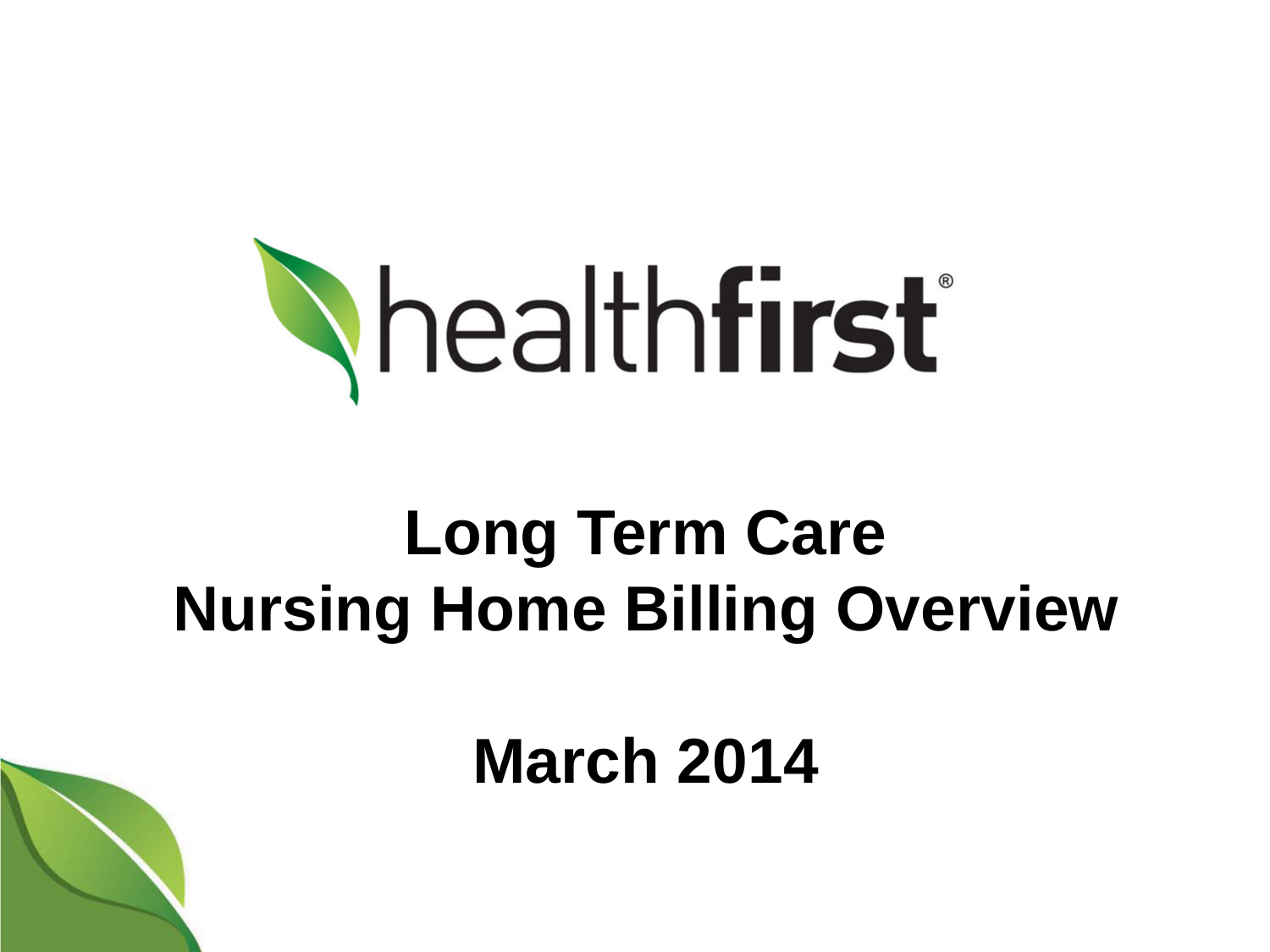

- HF Nursing Home General Billing Guidelines
- HF Nursing Home Clean Claim Requirements
- Common Causes of Claim Denials
- Achieving Positive Claim Outcomes

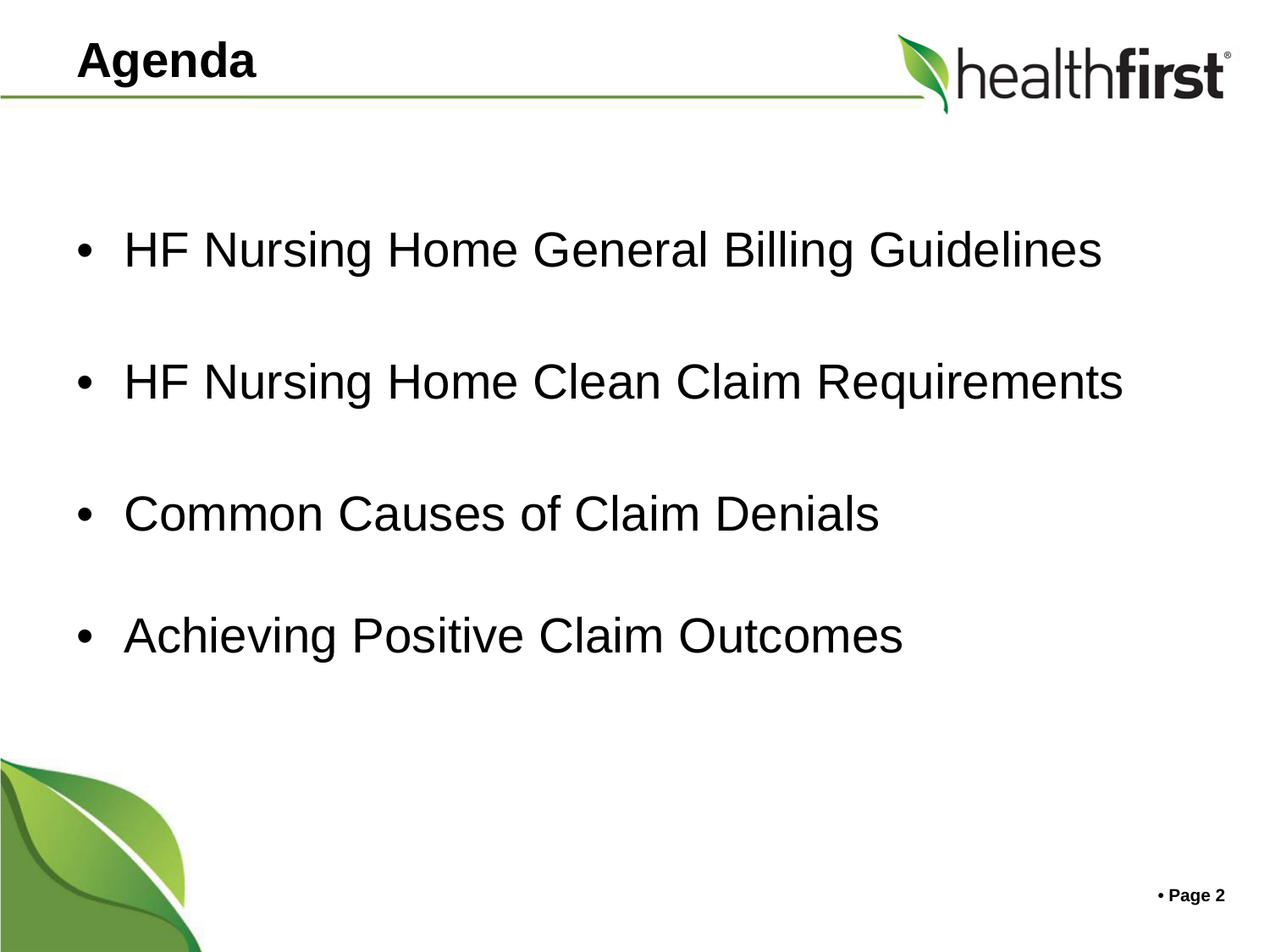## **HF NH General Billing Guidelines**

- Nursing Home (NH) services including *Bed Hold Days* require *Prior Authorization*
- Nursing Home claims can be submitted:
	- *Electronically* using the 837 Institutional Health Care Claim transactions (837I) or
	- *On paper* using the UB04 claim form
- Claims must be submitted within *180 days* of the date of service
- Claims must be submitted using *Bill Type* 21X
- The following *Revenue Codes* will be used to reimburse custodial NH claims:

| <b>Custodial Level of Care</b>                               | <b>Revenue Code</b> |
|--------------------------------------------------------------|---------------------|
|                                                              |                     |
| All inclusive Room and Board-Custodial Care & Respite        | 100                 |
| All inclusive Room and Board-Vent                            | 101                 |
| All inclusive Room and Board-AIDS                            | 120                 |
| Leave of Absence-Therapeutic Leave-(Bed Hold)                | 183                 |
| Leave of Absence-Nursing Home for Hospitalization-(Bed Hold) | 185                 |
| All inclusive Room and Board-Head Injury                     | 199                 |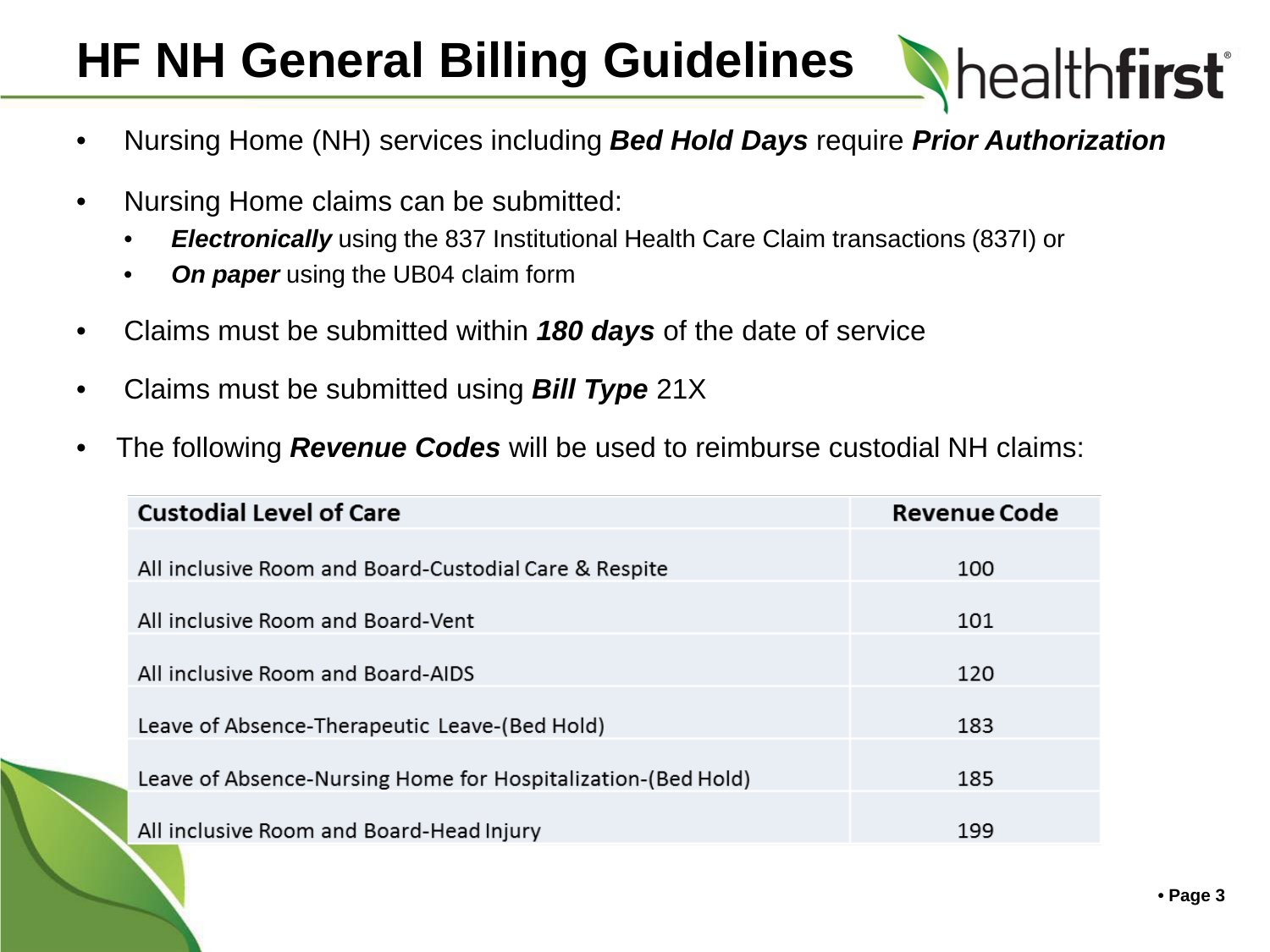## **HF NH General Billing Guidelines**

- NH facilities must submit a claim for every month an eligible Member is in the facility.
- All claims must be submitted on or after the 1st day of the month following the month in which services have been provided.
- Any time a Member is out of the NH past midnight and is expected to return, it is considered a *Break in Service*.
	- A *Break in Service* is a hospitalization leave and/or a leave of absence for recreational purposes.
	- Each time there is a Break in Service the NH must submit an additional claim for each *Statement Covers Period*.
- Facilities can bill for a partial month if the Member is discharged or if the Member expires before the end of the month.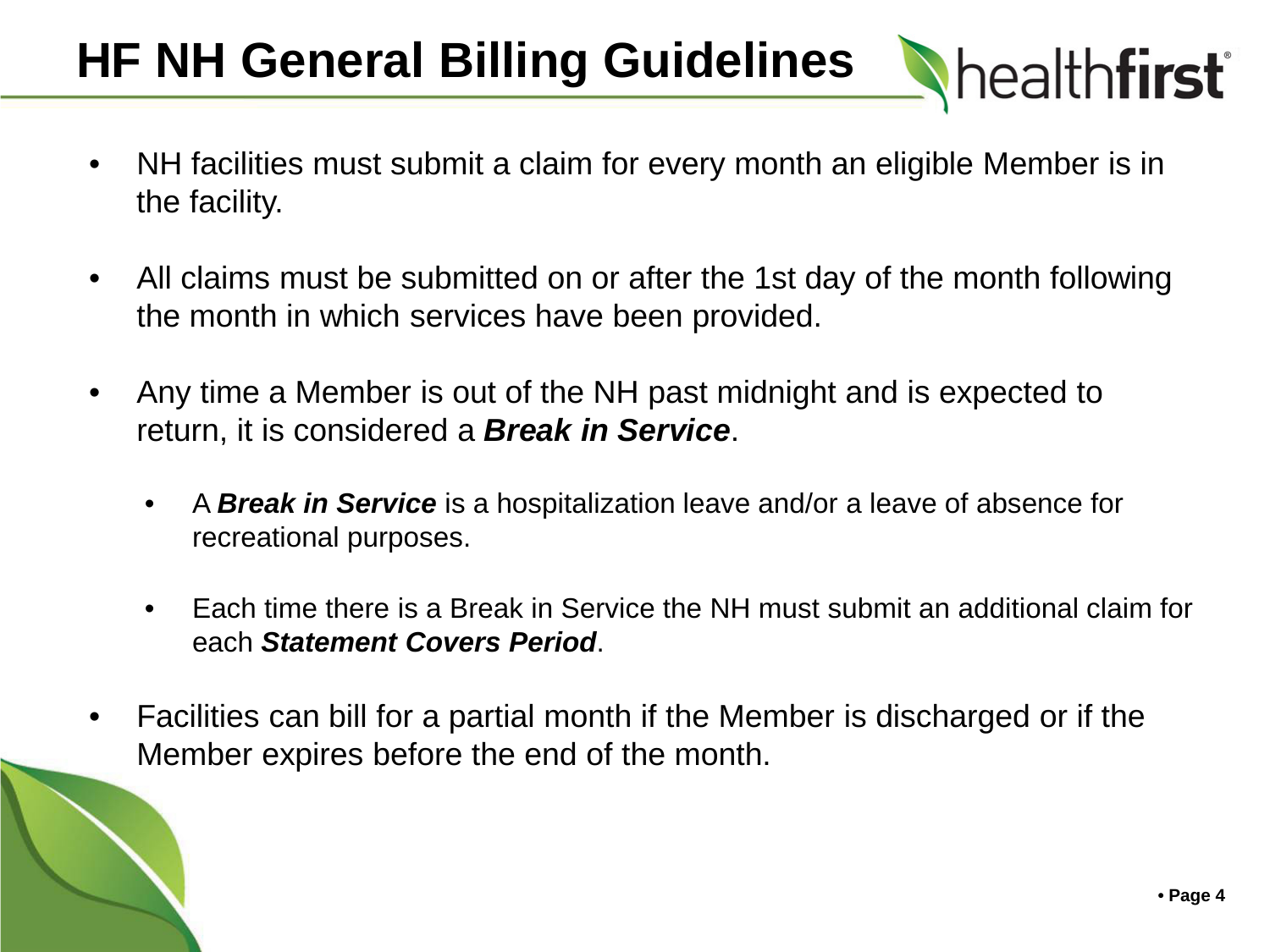#### **HF Nursing Home Clean Claim Requirements**

- A *Clean Claim* is a claim that can be processed without obtaining additional information
- NH claims will be considered clean when submitted with the following data elements:

| $\circ$ | <b>Healthfirst Member ID Number</b> |         | <b>o</b> Admission Source                             |
|---------|-------------------------------------|---------|-------------------------------------------------------|
| $\circ$ | <b>Patient Name</b>                 | $\circ$ | <b>Patient Discharge Status Code</b>                  |
| $\circ$ | <b>Patient Date of Birth</b>        | $\circ$ | <b>Condition Code(s)</b>                              |
| $\circ$ | <b>Patient Sex</b>                  | $\circ$ | Occurrence Codes and Dates                            |
| $\circ$ | <b>Subscriber Name/Address</b>      | $\circ$ | Value Code(s) and Amounts                             |
| $\circ$ | <b>Patient Control Number</b>       | $\circ$ | Revenue Code(s)                                       |
| O       | <b>Facility Name and Address</b>    | $\circ$ | <b>Service Units</b>                                  |
| $\circ$ | <b>Tax ID Number</b>                | $\circ$ | <b>Charges per Service and Total Charges</b>          |
| $\circ$ | National Provider Identifier -NPI   | $\circ$ | Principal, Admitting, and Other ICD-9 Diagnosis Codes |
| $\circ$ | Type of Bill                        | $\circ$ | <b>Prior Payments</b>                                 |
| $\circ$ | <b>Statement Covers Period</b>      | $\circ$ | Attending Physician Name and NPI                      |
| $\circ$ | Admission Date and Type             | $\circ$ | <b>Healthfirst Authorization Number</b>               |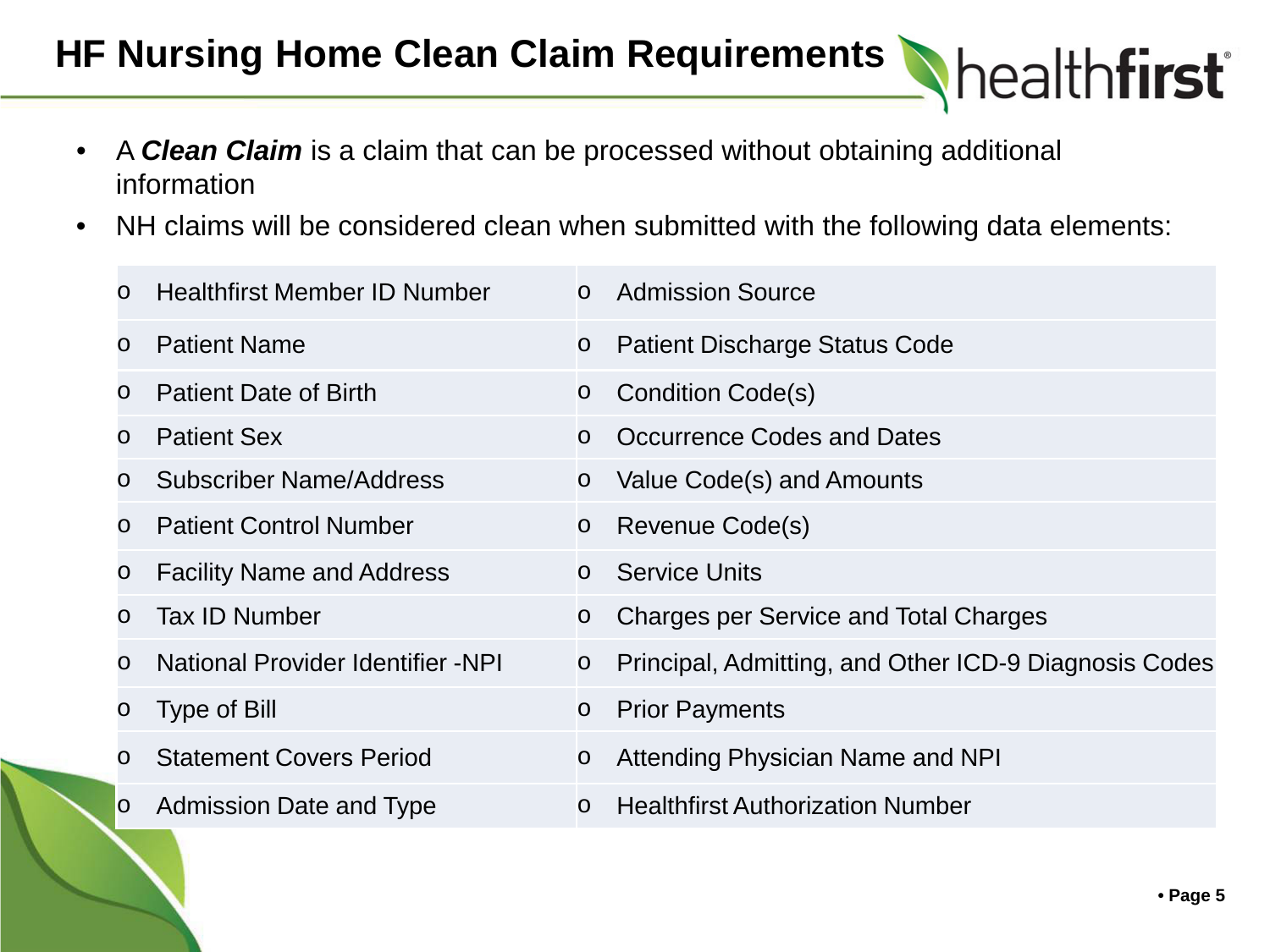#### **Common Causes of Claim Denials**

- Claim missing information required for processing
- Claim billed with invalid information. For example:
	- Incorrect Member ID#
	- Incorrect Provider NPI or TIN#
	- Invalid Rev Codes/Diagnosis Codes
- Member not eligible for date of service billed
- NH service prior authorization not obtained
- Claim not filed on time
	- Claim is a duplicate of a previously submitted claim